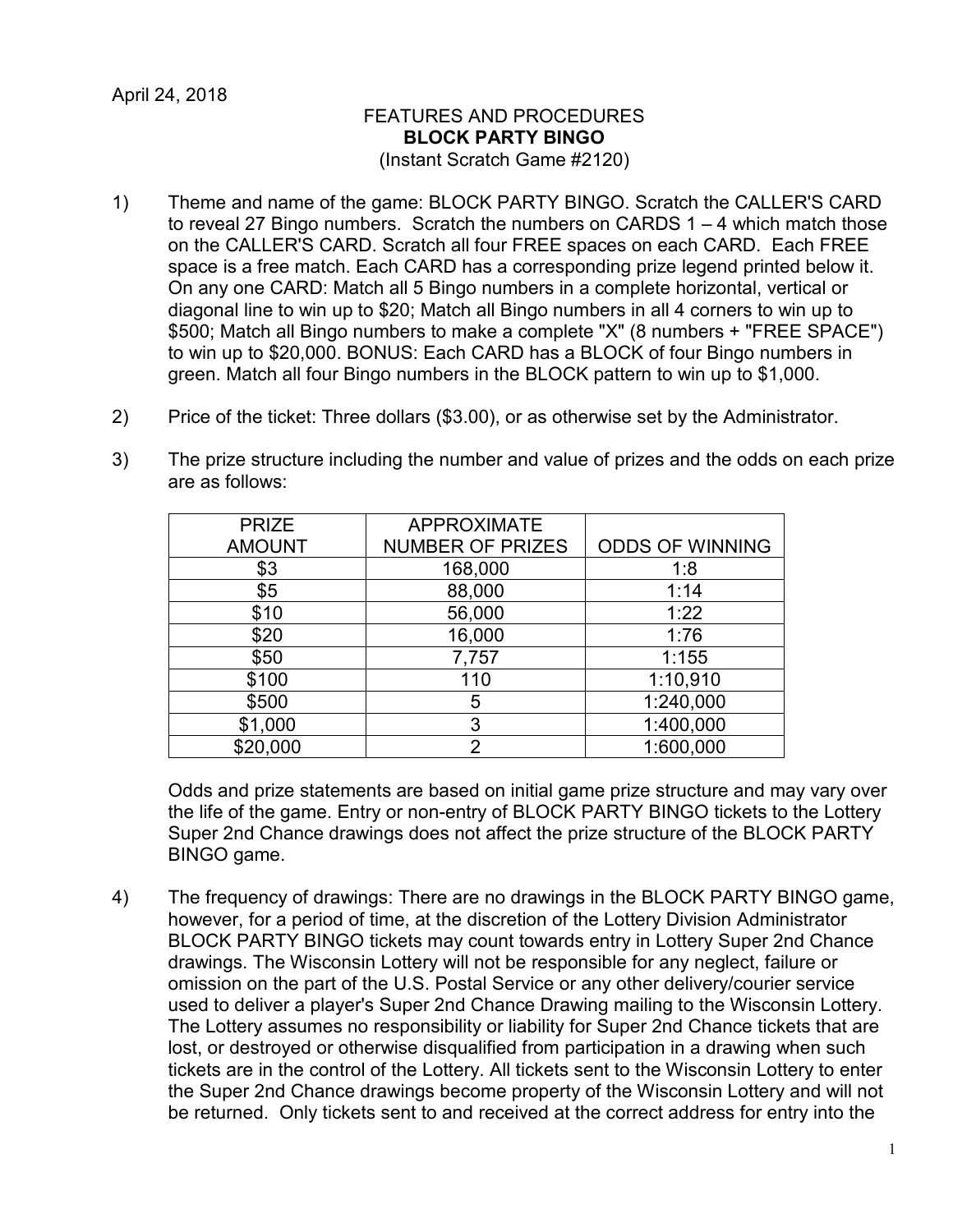Super 2nd Chance drawing will be eligible for the Super 2nd Chance drawing.

5) The method of selecting winners: The holder of a ticket where the number and letter combinations (bingo numbers) of any of the four (4) CARDs match the bingo numbers of the CALLER'S CARD play area in the designated winning pattern shall win the prize shown for that same CARD and that same pattern.

Winning patterns in the play area of any one CARD must be five (5) matches in either a vertical, horizontal or diagonal straight line; or four (4) matches in each corner (i.e. one match in each of the four corners); or five (5) matches in a straight line diagonally in each direction, in an "X" pattern; or four (4) matches in the "BLOCK" pattern (four directly adjacent spaces comprising a 2x2 "square" pattern) as designated in that CARD. The "BLOCK" pattern is a green color on a covered play area and white on an uncovered play area.

Each of the four (4) FREE spaces in the play area for each CARD is a free match and may count towards a winning pattern.

Each CARD played separately. Each winning CARD can only win the highest prize shown for that designated winning pattern for that same CARD as previously described in these features and procedures.

- 6) The method of making payment to winners:
	- A. Submission of the original ticket (not a copy), as provided below, shall be the sole method of claiming a prize.
	- B. Payment of prizes under six hundred dollars (\$600) may be made by presenting the ticket for validation and payment to any Wisconsin Lottery retailer.
	- C. The original winning ticket must be signed by a single human being. For-profit and non-profit entities, trusts, and other non-human beings are not eligible to play or claim a prize in this game. Payment of any prize totaling five hundred thousand, nine hundred ninety-nine dollars (\$500,999) or less may be made by either 1) signing the back of the original winning ticket, completing a Lottery claim form and presenting it in person to any Lottery office for validation and payment by the claim deadline under section 6(G), or 2) by signing the back of the original winning ticket, completing a Lottery claim form and mailing it for validation and payment to Lottery Headquarters in Madison. If claiming a prize by mail, the original winning ticket and Lottery claim form must be mailed to Lottery Headquarters in Madison in a properly addressed envelope with the postage duly prepaid by the claim deadline under section 6(G). Payment of any prize totaling five hundred and one thousand dollars (\$501,000) or more must be made by signing the back of the original winning ticket, completing a Lottery claim form and presenting it in person to the Lottery Headquarters in Madison for validation and payment by the claim deadline under section 6(G). Personal appearance may be waived at the Lottery Division Administrator's sole discretion.